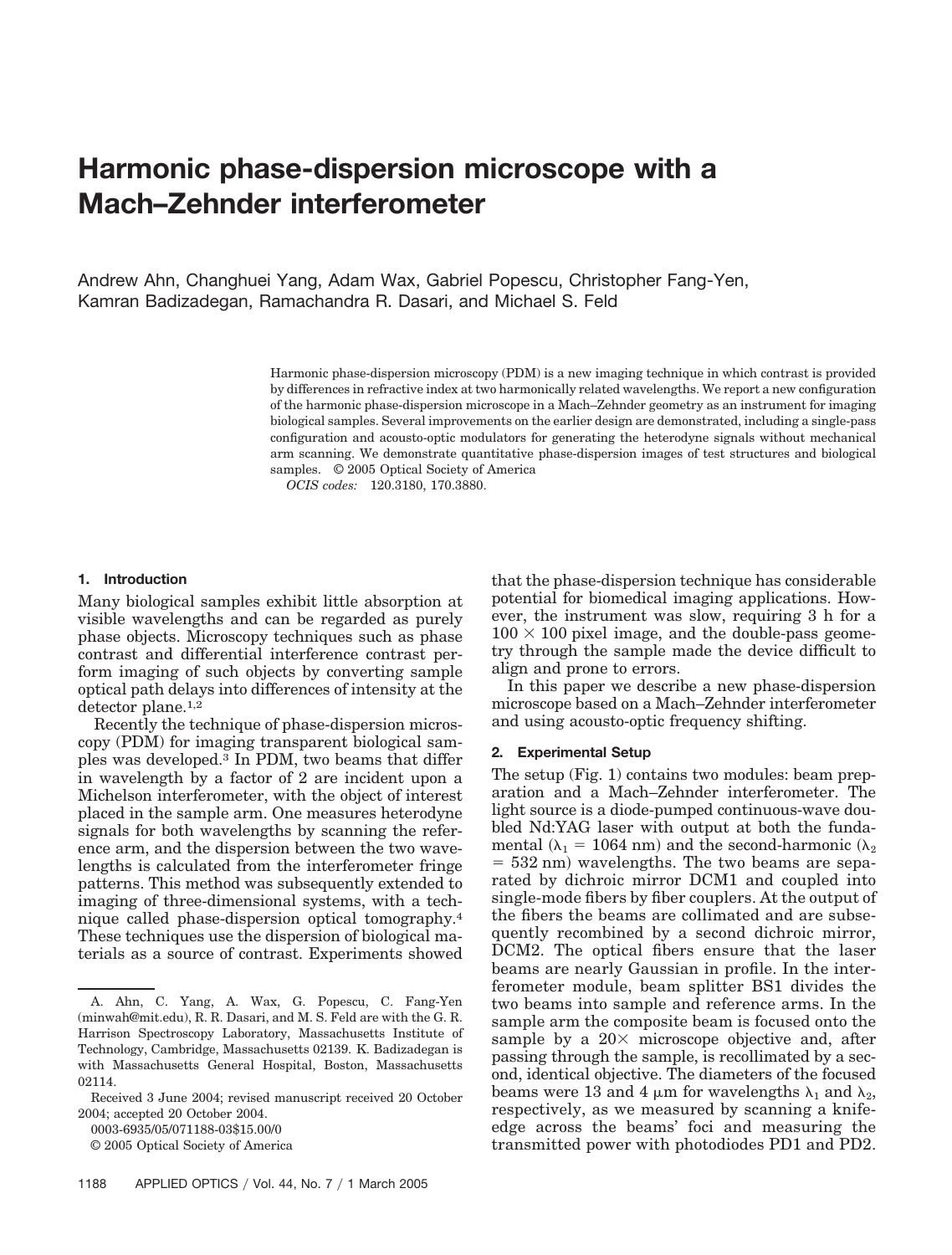

Fig. 1. Mach–Zehnder phase-dispersion microscope setup: M1– M4, mirrors; FCs, fiber couplers; O1, O2, microscope objectives; other abbreviations defined in text.

A bright-field microscope (lamp, lens L, and CCD) facilitates alignment.

The sample is positioned by a three-dimensional motorized translation stage. The *z*-axis translation is used for adjusting focus, while the *x* and *y* axes are used to create the microscope image. To achieve frequency shifting without mechanically scanning one arm of the interferometer, we placed two acoustooptic modulators (AOMs) in the reference arm. The crystals are aligned such that AOM1 upshifts the optical frequency of the 1064-nm beam by 110 MHz (first-order beam) and that of the 532-nm beam by 220 MHz (second-order beam). The second AOM downshifts the optical frequency of the 1064-nm beam by 120 MHz (first-order beam) and that of the 532-nm beam by 240 MHz (second-order beam). The sample and reference arm beams are recombined by beam splitter BS2. The beams are split into component wavelengths by dichroic mirror DCM3, and accoupled photodetectors (New Focus 1801/1811) measure heterodyne signals at frequencies  $\Delta\Omega$  $= 10$  MHz for  $\lambda_1 = 1064$  nm and  $2\Delta\Omega = 20$  MHz for  $\lambda_2 = 532$  nm.

The ac portions of the photodetector signals for beams  $\lambda_1$  and  $\lambda_2$  are given, respectively, by

$$
V_1(t) \propto \cos[\Delta\Omega t + k_1(\Delta L_1 + \delta s(t)],
$$

$$
V_2(t) \propto \cos[2\Delta\Omega t + 2k_1(\Delta L_2 + \delta s(t)],
$$

where  $k_1 = 2\pi/\lambda_1$ ,  $\Delta L_1 = \Delta L_1^S - \Delta L_1^R$ , and  $\Delta L_2$  $= \Delta L_2^S - \Delta L_2^R$  are the path-length differences between signal and reference arms at wavelengths  $\lambda_1$ and  $\lambda_2$ , and  $\delta s(t)$  accounts for interferometer phase noise that is due to external perturbations, such as air motion, vibrations, and thermal drift, which is assumed to be nondispersive. To measure the phase difference between the two arms we use a frequency doubler to double the signal  $V_1(t)$ , which yields

$$
V_1^d(t) \propto \cos[2\Delta\Omega t + 2k_1(\Delta L_1 + \delta s(t)).
$$



Fig. 2. Cross section of the phase image of a BK7 grating. The sharp peaks may be due to beam misalignment. Dashed lines indicate averages over regions between peaks.

Two phase-detector circuits (Analog Devices, AD-8302) are then used to measure the phase difference between signals  $V_1^d(t)$  and  $V_2(t)$ , one measuring the in-phase quadrature and one (by means of a 90° delay line) measuring the out-of-phase quadrature. The measured phase difference is  $\Delta \phi = 2k_1(\Delta L_1 - \Delta L_2)$ and, as the paths of the beams at wavelengths 1 and 2 are identical, any phase difference is due to differences in dispersion. Two-dimensional dispersion imaging is performed by in-plane scanning of the sample. As an unknown background dispersion exists as a result of the presence of various interferometer elements, all phase measurements shown here should be considered relative to other lateral points on the sample, not as absolute measurements of total sample dispersion.

The outputs of both phase detectors are digitized by a National Instruments analog-to-digital board and analyzed with LabVIEW software. An approximation in the algorithm that is used to demodulate the phase



Fig. 3. (a) Phase-dispersion image of a 40-µm-diameter polystyrene sphere in glycerol. (b) Vertical cross section through the center of the sphere. (c) Image after the phase-unwrapping algorithm was applied. (d) Vertical cross section of the unwrapped image through the center of the sphere.